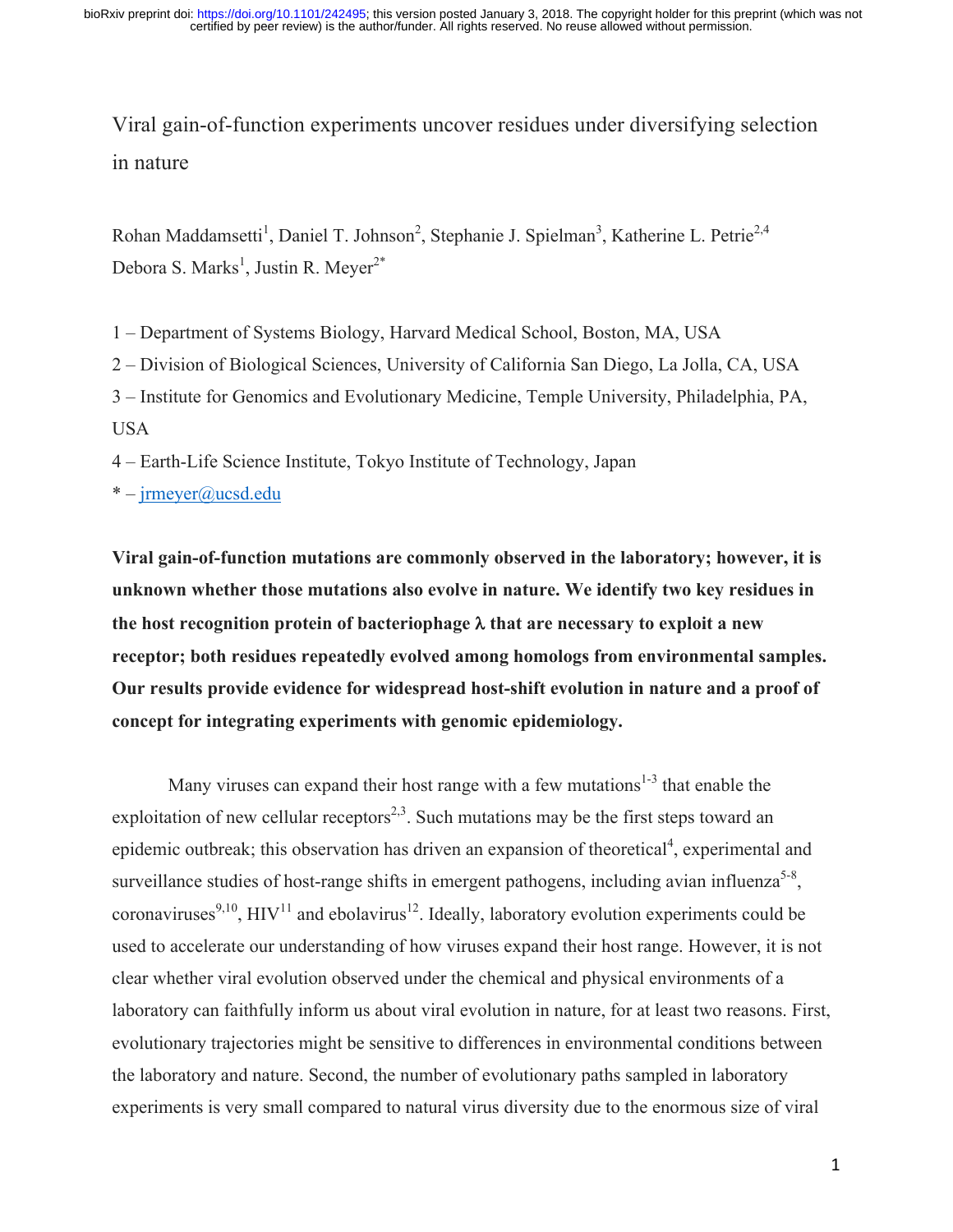populations. Indeed, some researchers have called for the suspension of virus gain-of-function laboratory experiments<sup>13</sup> on the grounds that they would tell us little about real-world viral evolution at the risk of constructing viral strains that are pandemic to new hosts. Here, we use a harmless virus, bacteriophage  $\lambda$ , to demonstrate how gain-of-function experiments can identify mutations that mimic those that occur in nature: we find that two amino acid residues that are critical for gain of function in the laboratory recurrently evolve in nature.

Typical laboratory strains of  $\lambda$  infect *Escherichia coli* by binding to the outer membrane protein  $\text{LamB}^{14}$ , but the phage rapidly evolves in the laboratory to exploit a different membrane protein, OmpF<sup>3</sup>. Since OmpF is not the usual *E. coli* receptor for  $\lambda$ , these experiments are a proxy for the ability of the phage to switch hosts. The evolved gain-of-function phenotype in  $\lambda$ ,  $OmpF^+$ , involves multiple non-synonymous mutations in the host-recognition gene  $J$ . Each OmpF<sup>+</sup> isolate had between 4 and 10 single nucleotide substitutions in  $J$ , and none had insertions or deletions (indels). 97% of the substitutions in 24 independently evolved  $OmpF^{\dagger} \lambda$  phage occurred in the J protein<sup>3</sup> between residues  $960 - 1132$ , which we call the 'specificity region' of J (Figure 1A).

By comparing *J* among  $OmpF^+$  and  $OmpF^ \lambda$ , Meyer *et al.* (2012) suggested that the  $OmpF^+$  innovation required four mutations: one at residue 1012, two in the codon for residue 1107, and a fourth mutation somewhere between residues 990 to  $1000<sup>3</sup>$ . In this study, we directly tested this hypothesis by using Multiplexed Automated Genome Engineering  $(MAGE)^{15}$  to construct two combinatorial genetic libraries of the *J* mutations that evolved in Meyer *et al.* (2012). We constructed the first library by focusing on 10 commonly evolved  $J$  mutations<sup>3</sup>, from which we sequenced 33  $OmpF^+$  isolates. All strains possessed the target mutation at residue 1012 and both target mutations at residue 1107; by contrast, some strains lacked a fourth mutation between residues 990 and 1000 (Figure 1). We call the mutations at residues 1012 and 1107 the "canonical mutations".

To test whether the three canonical mutations were sufficient to confer the  $OmpF^+$ phenotype, we constructed a synthetic phage with just these mutations. Even though the synthetic phage was viable, it proved unable to exploit cells without the ancestral LamB receptor, demonstrating that at least four *J* mutations were necessary for laboratory-evolved  $OmpF^+$ phage. To find what further mutations might be needed to confer the  $OmpF^+$  phenotype, we constructed a second MAGE library using the phage with the three canonical *J* mutations as the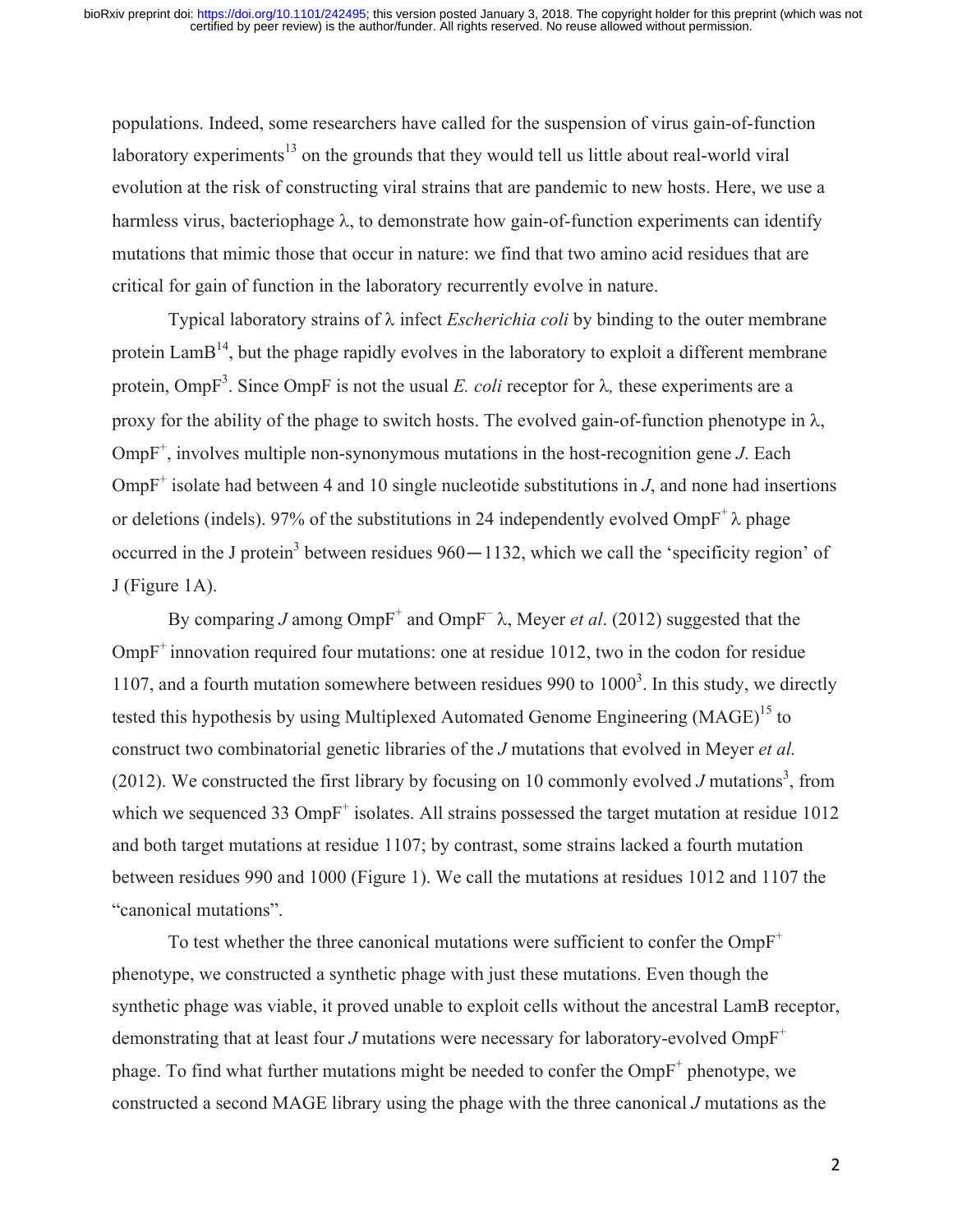baseline, and random combinations of 19 other *J* mutations found in the OmpF<sup>+</sup>  $\lambda$  evolved by Meyer *et al.* (2012). Screening this second library produced 88  $OmpF^+$  isolates. One  $OmpF^+$ isolate had just a single extra mutation in amino acid position 1083 in addition to the three canonical mutations (Figure 1). However, the majority of the  $OmpF^+$  genotypes did not possess this specific mutation, signifying that its function could be substituted by other *J* mutations. In total, this experiment revealed that four mutations are sufficient to evolve the innovation, but only two specific amino acid changes (at residues 1012 and 1107) are universally required to access OmpF in the context of laboratory experiments.

We then asked whether natural J sequences reflected the host-shift evolutionary dynamics seen in our gain-of-function experiments. We collected and aligned full-length homologous J protein sequences from UniRef $100^{16}$  (1,207 highly similar sequences). Most sequences were prophage uncovered in the genomes of their *Enterobacteriaceae* hosts, including bacterial genera *Escherichia*, *Salmonella, Citrobacter, Edwardsiella*, and even *Cronobacter*.

Recall that  $97\%$  of substitutions in Omp $F^+$  gain-of-function experiments occur in the specificity region. Likewise, the natural J homologs had disproportionate variation here: 30% of the total amino acid variation occurred in the specificity region, despite only being 15% of the total length of J (Figure 2A). This nonrandom clustering of variation in the specificity region strongly suggests that J has experienced substantial diversifying selection on host attachment. Furthermore, the 17 residues engineered into the MAGE libraries were significantly more variable than randomly chosen groups of 17 residues from J (non-parametric bootstrap:  $p < 10^{-5}$ ) and from the specificity region 960-1132 (non-parametric bootstrap:  $p = 0.0054$ ) showing the experiments had identified evolutionary hotspots. However, the specific 17 amino acid substitutions evolved in the laboratory were not common in natural homologs suggesting that the selection experiments had the resolution to predict where changes would evolve, but not the exact change (Supplementary Figure 1).

Focusing in on the two residues critical for the  $OmpF^+$  gain of function, 1012 and 1107, we find that they alone are more variable than random pairs of sites in J (non-parametric bootstrap:  $p = 0.00101$ ) and the specificity region (non-parametric bootstrap:  $p = 0.036$ ). But what is more remarkable is the observation that in-frame indels are common in the regions around sites 1012 and 1107 (Figure 2B; Supplementary Data 1). We measured indel variation over J homologs using gap entropy: a two-state entropy counting each position in each aligned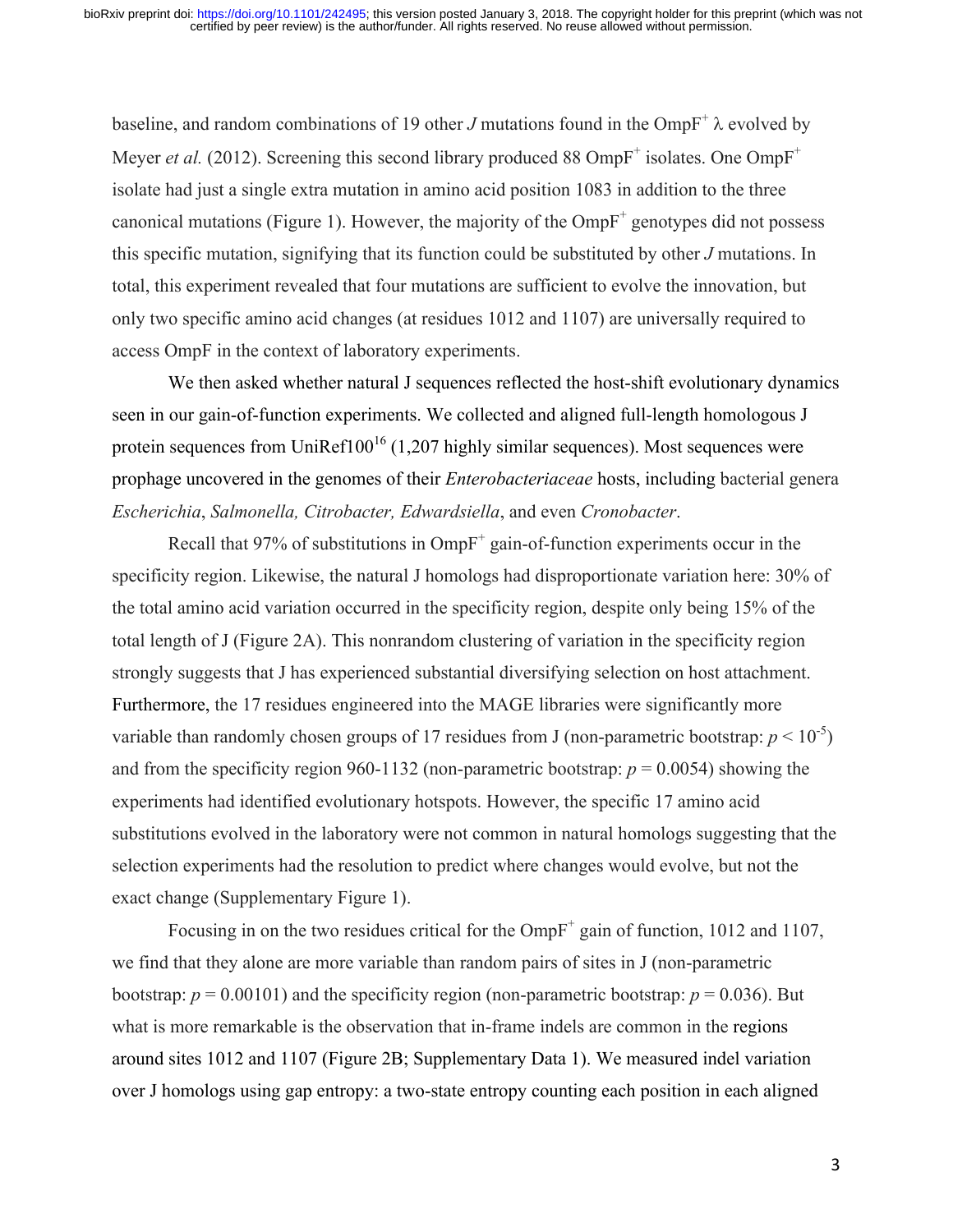sequence as a gap or non-gap. Residues 1010–1013 and 1107–1109 have the highest gap entropy in J, ranging from 0.799 to 0.893 out of a maximum of 1.000 (Figure 2B; Supplementary Data 2). For comparison, the typical amino acid site in the J alignment had no indels (mode and median gap entropy  $= 0$ ). That our experiments would correctly identify both regions with the most natural indel variation by chance is extremely unlikely (given the size of each region and the protein length  $(2 \times \frac{4}{\sqrt{11}})$  $\frac{4}{1132} \times \frac{3}{1132}$  = 1.87·10<sup>-5</sup>). Indels can have large beneficial effects on proteins, including altering specificity by changing surface loops<sup>14,17</sup>, or causing structural rearrangements that improve function $18$ .

To analyze J protein evolutionary dynamics in more depth, we built maximum-likelihood phylogenetic trees for J (Figure 2C) and its specificity region (Figure 2D). The trees are very different (normalized Robinson-Foulds distance = 0.94 out of 1.00), indicating that recombination has caused the history of the specificity region to differ from the history of the rest of the protein. This means that the specificity region is an evolutionary module that commonly recombines and circulates as a unit in the phage population. This observation supports the notion that this region has elevated rates of evolution and diversification.

Using the second phylogeny, we calculated site-specific evolutionary rates for the specificity region. The 17 residues studied in the MAGE experiments evolve faster than equallysized random samples taken from the specificity region (non-parametric bootstrap,  $p = 0.0067$ ) and residues 1012 and 1107 evolve faster than random pairs of sites sampled from the specificity region (non-parametric bootstrap,  $p = 0.0073$ ).

Together, the accelerated rate of change and increased entropy at residues 1012 and 1107 suggest that these sites have experienced strong diversifying selection. Our combinatorial genetic studies showed that these particular residues determine receptor tropism, so it is reasonable to conclude that their unique evolution is due to host-range evolution. Mathematical theory has demonstrated that receptor-use evolution should lead to diversification since accessing new host types alters the phages' ecological niches<sup>19</sup>. Indeed, diversification was observed in a related experiment where  $\lambda$  evolved to exploit two host cell types with different receptors<sup>20</sup>. To test whether indels at 1012 and 1107 cause diversification, we compared the branches where indels occur versus all others. If the indels cause ecological differentiation, then they should reduce intraspecific competition for hosts and facilitate the long-term maintenance of distinct evolutionary lineages. Indeed, the branches on which indels occur are significantly longer than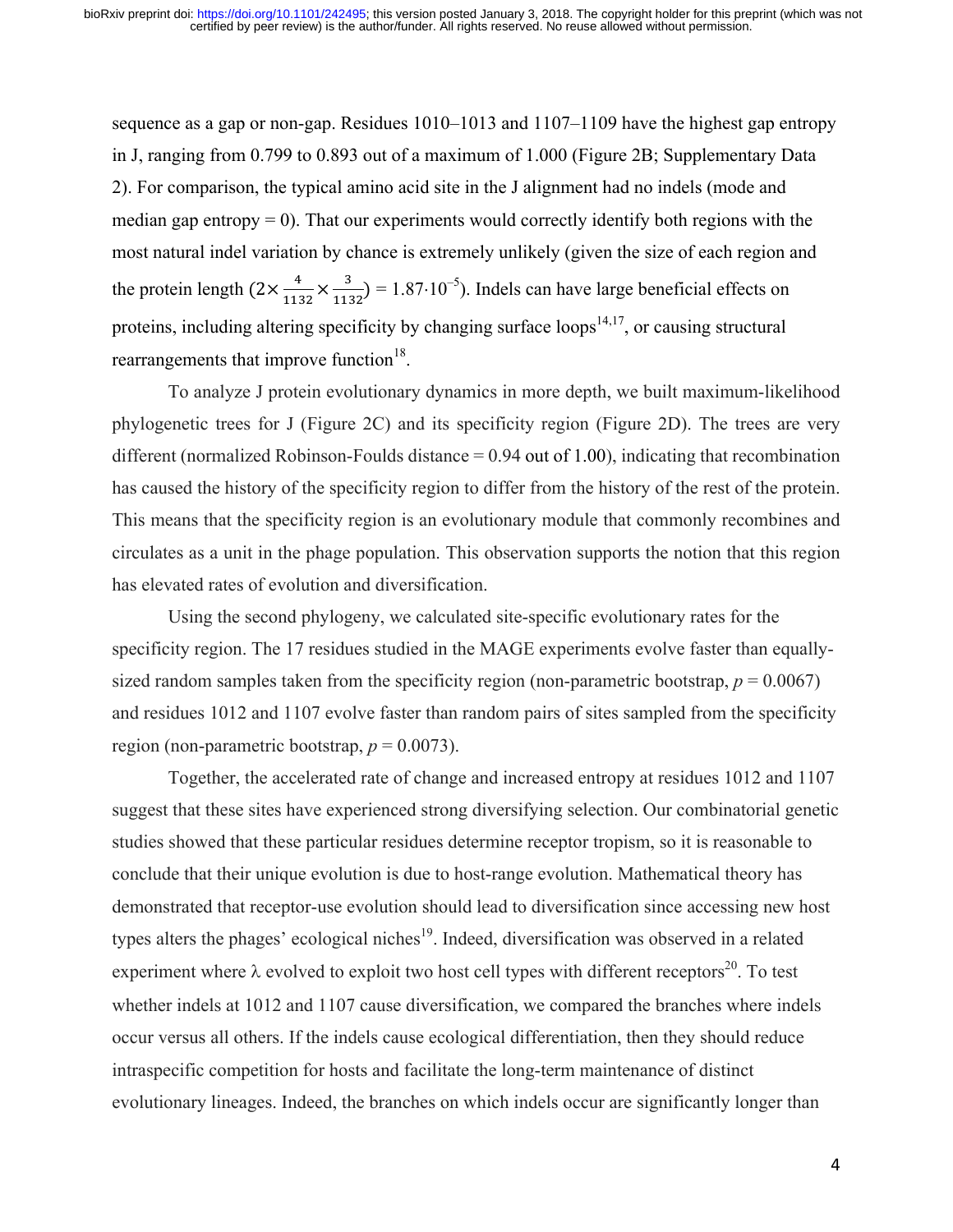the other branches of the specificity-region phylogeny (Kruskal-Wallis test,  $p < 10^{-8}$ ; visualized by the discrete indel clades colored in lavender and light green in Figure 2D).

The congruence we find between laboratory and natural evolution in  $\lambda$  contrasts with work showing that beneficial mutations in Richard Lenski's long-term experiment anticorrelate<sup>21</sup> with natural protein variation in *E. coli.* By design, Lenski's experiment lacks the complex and variable selection pressures found in *E. coli*'s natural gut environment, leading the bacteria down evolutionary paths not taken in nature. By contrast, the dominant selection pressure in evolution experiments with bacteriophage— attachment to bacterial host cells— is probably also a dominant selection pressure on phage in the wild. Notably, another study on experimental evolution of bacteriophage has observed residues under positive selection in both the lab and nature<sup>22</sup>.

Together, these studies show that selection experiments on viruses cultured in the laboratory can inform evolution in nature. Based on the patterns of J sequence variation observed, we suggest that host-range evolution is common in this group of viruses, and perhaps others too. While the frequency of host-range evolution may be unsettling, our work also demonstrates potential methods to combat host shifts. In particular, worrisome mutations can be identified with functional genetic experiments as described here or with other laboratory techniques such as deep mutational scanning<sup>23</sup>. This information can be combined with genomic surveillance efforts underway<sup>24,25</sup> to devise more effective disease management strategies to eradicate problematic strains.

#### **Methods**

### MAGE *experiments*

We modified  $\lambda$  strain cI857 (provided by Ing-Nang Wang, SUNY Albany) integrated into the genome of HWEC106 (provided by Harris Wang, Columbia University). We engineered the J substitutions into  $\lambda$  by using MAGE<sup>15,26</sup> on strain HWEC106. MAGE uses the  $\lambda$ -red recombineering system provided on the  $pKD46$  plasmid<sup>27</sup>. For a description of the oligos used, see Supplementary Table S1.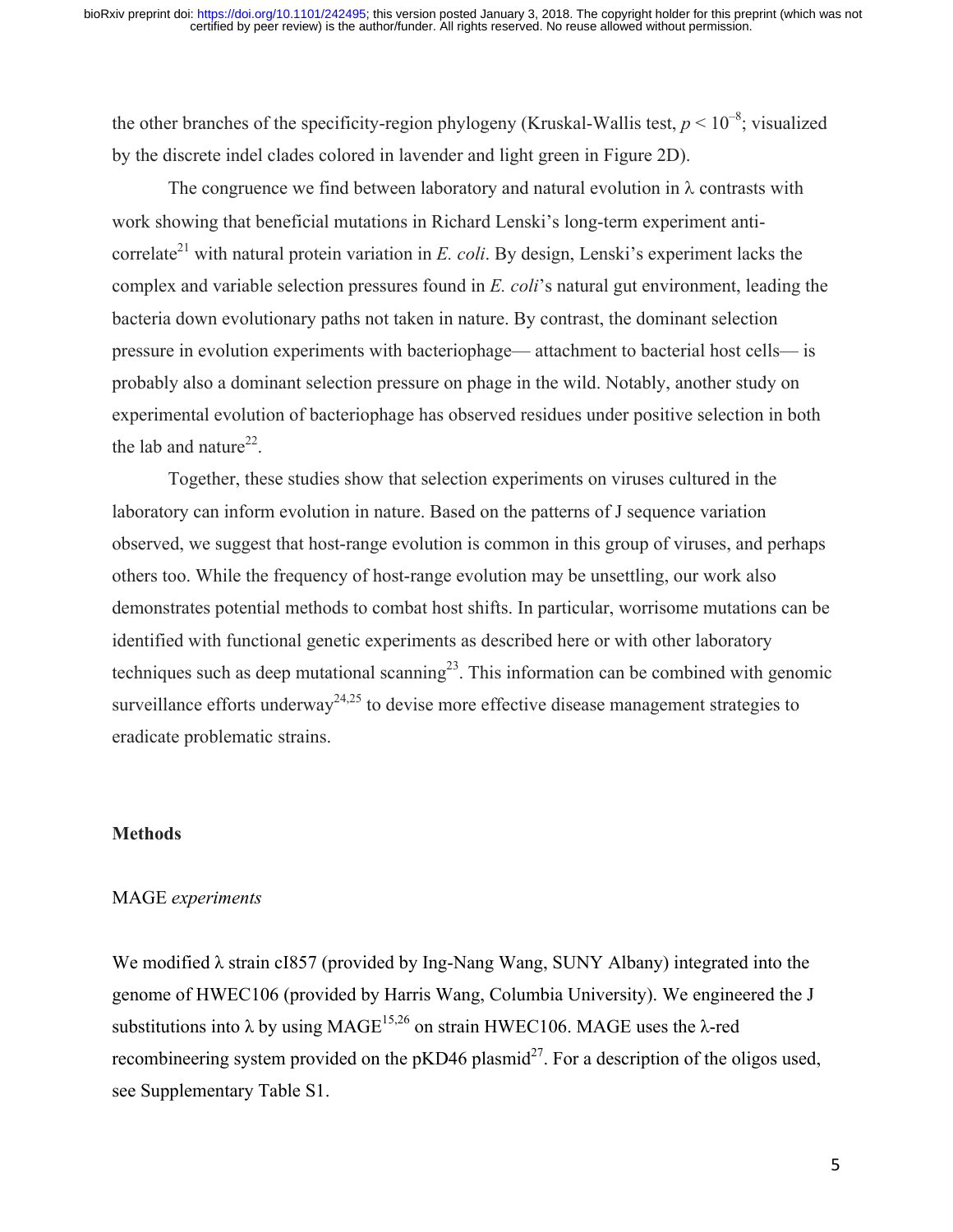For the first, 10-mutation library, we ran 18 rounds of MAGE and then screened for OmpF<sup>+</sup> isolates. For the second library, we edited  $\lambda$  with oligos 'a3034g' and 'g3319a t3321a' to introduce the canonical three mutations. Next, we performed a number of different MAGE trials in order to maximize the number of unique alleles we observed. See Supplementary Table S2 for our MAGE strategy.

To screen the edited phage for  $OmpF^+$  genotypes, we induced the MAGE lysogen libraries and plated the phage on lawns of *lamB*<sup>−</sup> *E. coli* strain JW3996 from the KEIO collection<sup>28</sup>. Plaques were picked from the lawns and the C-terminus of the J gene was Sanger sequenced at the Genewiz La Jolla, CA facility. Unpurified PCR products (Forward primer: 5' CGCATCGTTCACCTCTCACT; Reverse primer: 5' CCTGCGGGCGGTTTGTCATTT) were submitted.

#### *Analysis of natural* J *variation*

We used the *evcouplings* pipeline<sup>29</sup> to generate a jackhmmer<sup>30</sup> alignment of 1,207 fulllength J homologs (parameter settings: bitscore  $= 0.2$ ; theta  $= 0.999$ ; seqid filter  $= 95$  and 99 (thresholds for filtering highly similar sequences); minimum sequence coverage  $= 99$  (require sequences to align to 99% of wild-type J protein); and minimum sequence coverage  $= 50$ . When analyzing the specificity region (say, constructing a phylogeny), we used residues 960-1132 of this full-length alignment.

We used  $R AxML^{31}$  to generate maximum-likelihood phylogenies using automatically selected amino acid substitution matrices (PROTGAMMAAUTO) based on model fit. To account for recombination when estimating site-specific evolutionary rates in the specificity region, we first ran a modified SBP algorithm<sup>32</sup> on the specificity region. We found a putative recombination breakpoint at residue 1000, supported by Akaike's information criterion but not the Bayesian information criterion. We therefore partitioned the specificity region at residue 1000 and re-calculated trees for each partition using FastTree<sup>33</sup> with an LG substitution matrix<sup>34</sup>. We next calculated site-specific evolutionary rates with  $LEISR<sup>35</sup>$ , a scalable implementation of Rate4Site<sup>36</sup> that accounts for recombination breakpoints, using an LG substitution matrix. We calculated the Robinson-Foulds distance between our maximum-likelihood phylogenies for J and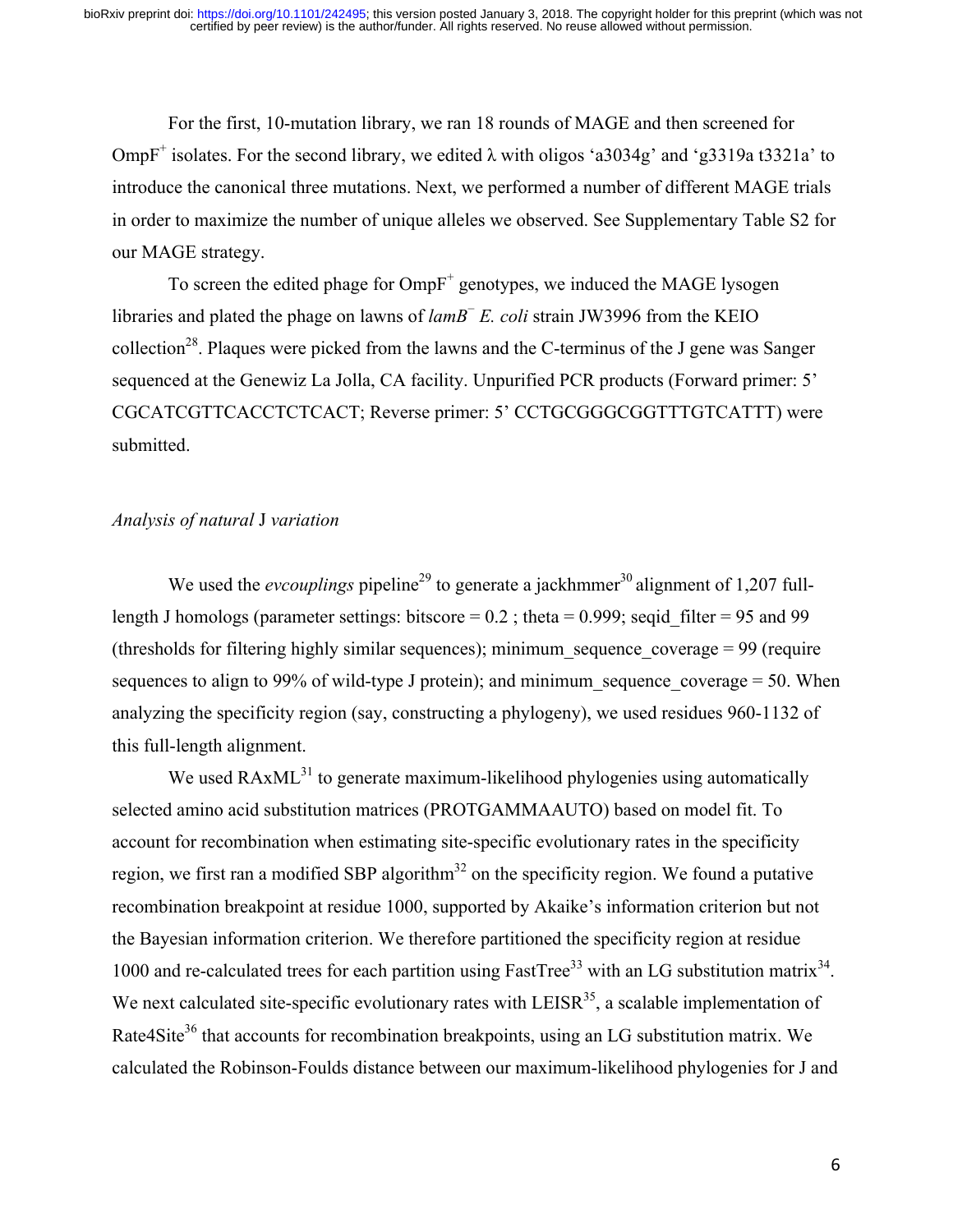its specificity region using *ete3-compare <sup>37</sup>*. We divided the Robinson-Foulds distance (2276.00) by its maximum possible value (2412.00) to get the normalized distance (0.94).

We calculated gap entropy at each position as:  $-[p \cdot log_2(p) + (1-p) \cdot log_2(1-p)],$ where *p* is the frequency of gap characters at that position, and  $1 - p$  is the frequency of all amino acids at that position.

For all non-parametric bootstrap calculations, we used 100,000 bootstraps, and chose groups of sites without replacement. For example, when testing for high entropy in the 17 MAGE residues, we generated an empirical null distribution by randomly choosing 17 different residues for one sample, and resampling 100,000 times. We used the same procedure for our evolutionary-rate tests.

**Data Availability:** All data and analysis code for this project are available at the Dryad digital repository **[doi: pending publication]** 

## **References:**

- 1 Longdon, B., Brockhurst, M. A., Russell, C. A., Welch, J. J. & Jiggins, F. M. The evolution and genetics of virus host shifts. *PLoS Pathog* **10**, e1004395, doi:10.1371/journal.ppat.1004395 (2014).
- 2 Imai, M. *et al.* Experimental adaptation of an influenza H5 HA confers respiratory droplet transmission to a reassortant H5 HA/H1N1 virus in ferrets. *Nature* **486**, 420-428, doi:10.1038/nature10831 (2012).
- 3 Meyer, J. R. *et al.* Repeatability and contingency in the evolution of a key innovation in phage lambda. *Science* **335**, 428-432, doi:10.1126/science.1214449 (2012).
- 4 Antia, R., Regoes, R. R., Koella, J. C. & Bergstrom, C. T. The role of evolution in the emergence of infectious diseases. *Nature* **426**, 658-661, doi:10.1038/nature02104 (2003).
- 5 Shi, Y., Wu, Y., Zhang, W., Qi, J. & Gao, G. F. Enabling the 'host jump': structural determinants of receptor-binding specificity in influenza A viruses. *Nature reviews. Microbiology* **12**, 822-831, doi:10.1038/nrmicro3362 (2014).
- 6 Song, H. *et al.* Avian-to-Human Receptor-Binding Adaptation by Influenza A Virus Hemagglutinin H4. *Cell reports* **20**, 1201-1214, doi:10.1016/j.celrep.2017.07.028 (2017).
- 7 Koel, B. F. *et al.* Substitutions near the receptor binding site determine major antigenic change during influenza virus evolution. *Science* **342**, 976-979, doi:10.1126/science.1244730 (2013).
- 8 Linster, M. *et al.* Identification, characterization, and natural selection of mutations driving airborne transmission of A/H5N1 virus. *Cell* **157**, 329-339, doi:10.1016/j.cell.2014.02.040 (2014).
- 9 de Wit, E., van Doremalen, N., Falzarano, D. & Munster, V. J. SARS and MERS: recent insights into emerging coronaviruses. *Nature reviews. Microbiology* **14**, 523-534, doi:10.1038/nrmicro.2016.81 (2016).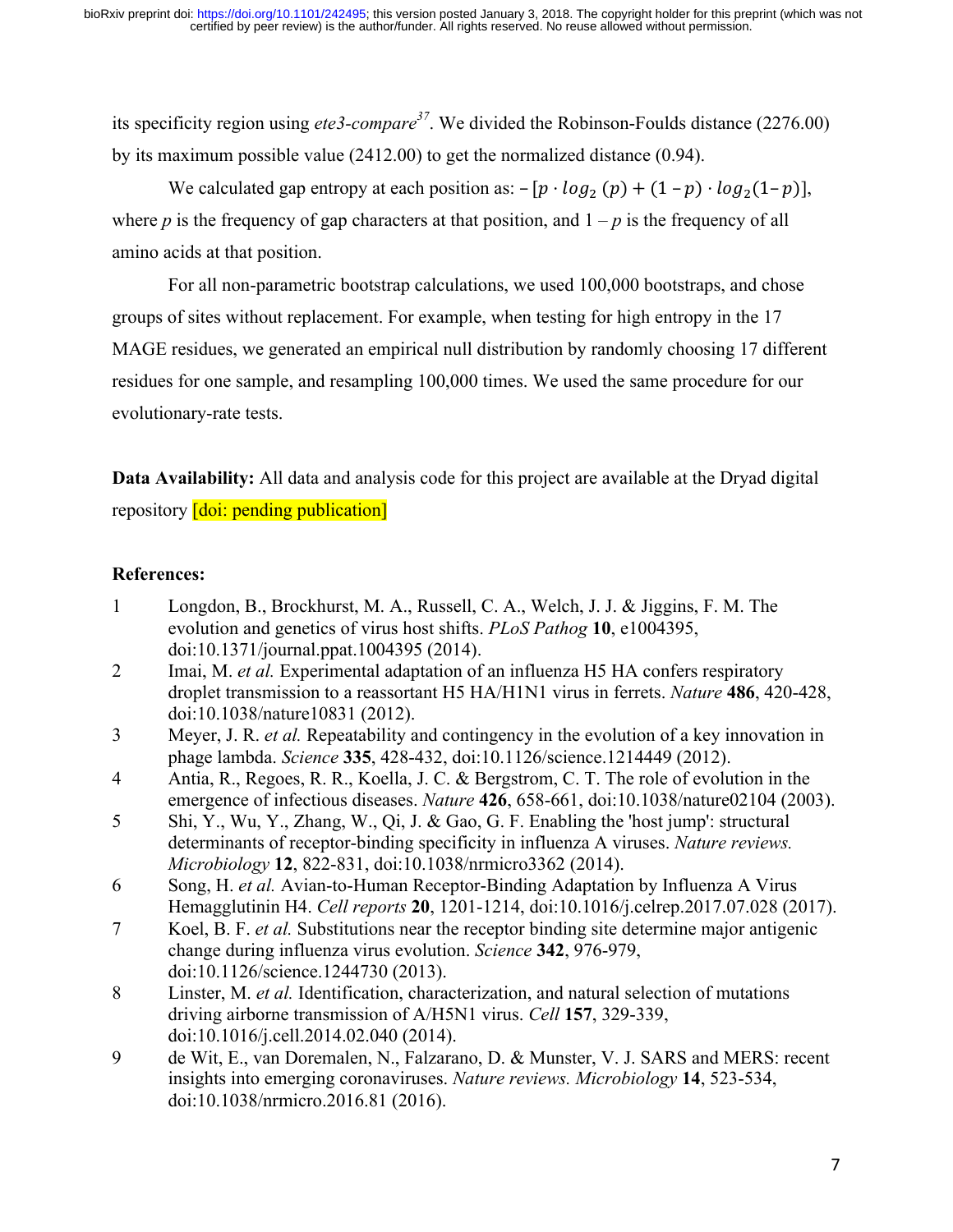- 10 Lu, G. *et al.* Molecular basis of binding between novel human coronavirus MERS-CoV and its receptor CD26. *Nature* **500**, 227-231, doi:10.1038/nature12328 (2013).
- 11 Rambaut, A., Posada, D., Crandall, K. A. & Holmes, E. C. The causes and consequences of HIV evolution. *Nature Reviews Genetics* **5**, 52, doi:10.1038/nrg1246 (2004).
- 12 Holmes, E. C., Dudas, G., Rambaut, A. & Andersen, K. G. The evolution of Ebola virus: Insights from the 2013-2016 epidemic. *Nature* **538**, 193-200, doi:10.1038/nature19790 (2016).
- 13 Casadevall, A. & Imperiale, M. J. Risks and benefits of gain-of-function experiments with pathogens of pandemic potential, such as influenza virus: a call for a science-based discussion. *MBio* **5**, e01730-01714, doi:10.1128/mBio.01730-14 (2014).
- 14 Chatterjee, S. & Rothenberg, E. Interaction of bacteriophage l with its E. coli receptor, LamB. *Viruses* **4**, 3162-3178, doi:10.3390/v4113162 (2012).
- 15 Wang, H. H. *et al.* Programming cells by multiplex genome engineering and accelerated evolution. *Nature* **460**, 894-898, doi:10.1038/nature08187 (2009).
- 16 Suzek, B. E., Wang, Y., Huang, H., McGarvey, P. B. & Wu, C. H. UniRef clusters: a comprehensive and scalable alternative for improving sequence similarity searches. *Bioinformatics (Oxford, England)* **31**, 926-932, doi:10.1093/bioinformatics/btu739 (2015).
- 17 Porcek, N. B. & Parent, K. N. Key residues of S. flexneri OmpA mediate infection by bacteriophage Sf6. *Journal of molecular biology* **427**, 1964-1976, doi:10.1016/j.jmb.2015.03.012 (2015).
- 18 Arpino, J. A., Reddington, S. C., Halliwell, L. M., Rizkallah, P. J. & Jones, D. D. Random single amino acid deletion sampling unveils structural tolerance and the benefits of helical registry shift on GFP folding and structure. *Structure (London, England : 1993)* **22**, 889-898, doi:10.1016/j.str.2014.03.014 (2014).
- 19 Weitz, J. S., Hartman, H. & Levin, S. A. Coevolutionary arms races between bacteria and bacteriophage. *Proceedings of the National Academy of Sciences of the United States of America* **102**, 9535-9540, doi:10.1073/pnas.0504062102 (2005).
- 20 Meyer, J. R. *et al.* Ecological speciation of bacteriophage lambda in allopatry and sympatry. *Science* **354**, 1301-1304, doi:10.1126/science.aai8446 (2016).
- 21 Maddamsetti, R. *et al.* Core Genes Evolve Rapidly in the Long-term Evolution Experiment with Escherichia coli. *Genome biology and evolution*, doi:10.1093/gbe/evx064 (2017).
- 22 Wichman, H. A., Scott, L. A., Yarber, C. D. & Bull, J. J. Experimental evolution recapitulates natural evolution. *Philosophical transactions of the Royal Society of London. Series B, Biological sciences* **355**, 1677-1684, doi:10.1098/rstb.2000.0731  $(2000).$
- 23 Bloom, J. D. Identification of positive selection in genes is greatly improved by using experimentally informed site-specific models. *Biology direct* **12**, 1, doi:10.1186/s13062- 016-0172-z (2017).
- 24 Gire, S. K. *et al.* Genomic surveillance elucidates Ebola virus origin and transmission during the 2014 outbreak. *Science* **345**, 1369-1372, doi:10.1126/science.1259657 (2014).
- 25 Grubaugh, N. D. *et al.* Genomic epidemiology reveals multiple introductions of Zika virus into the United States. *Nature* **546**, 401-405, doi:10.1038/nature22400 (2017).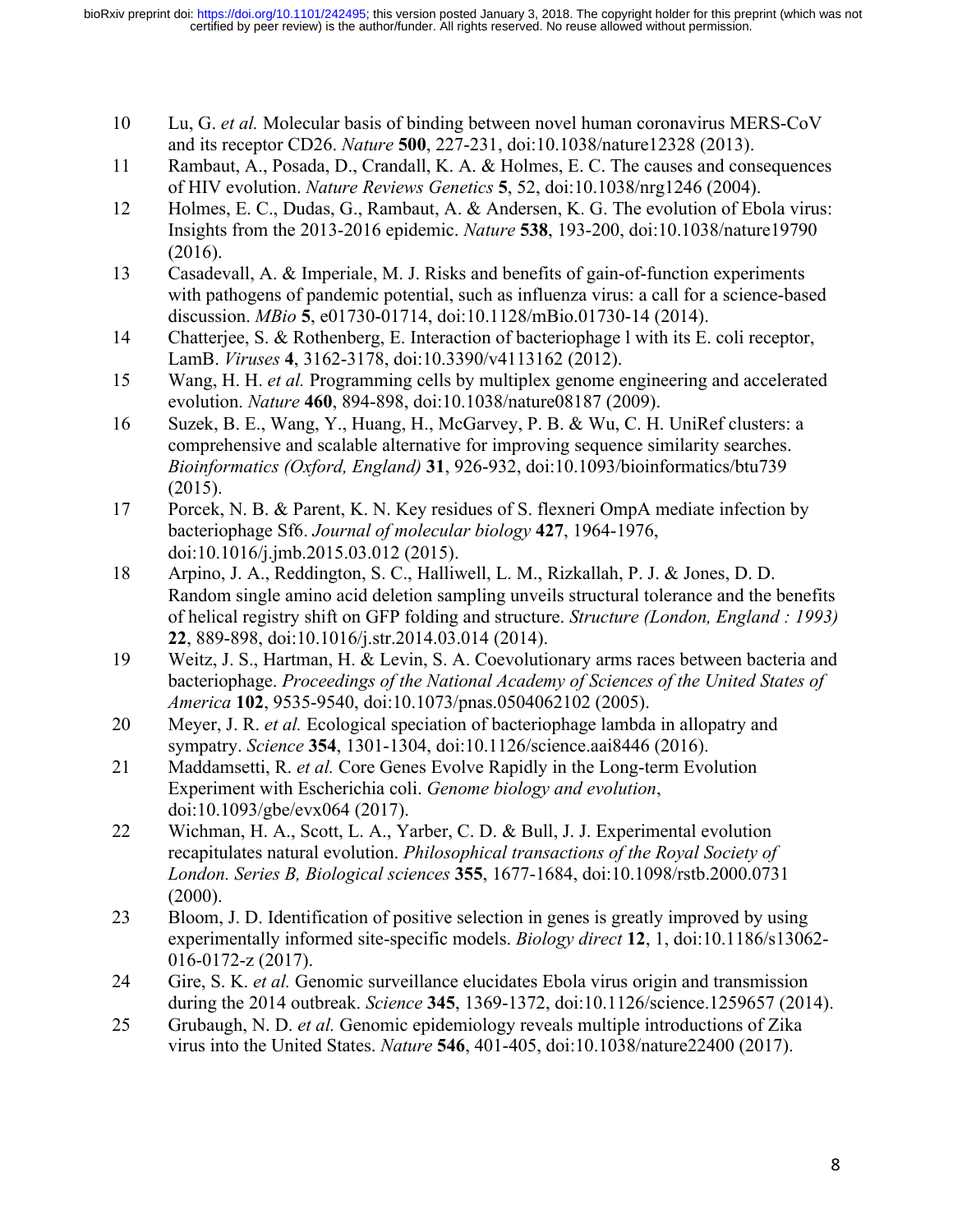- 26 Wang, H. H. & Church, G. M. Multiplexed genome engineering and genotyping methods applications for synthetic biology and metabolic engineering. *Methods in enzymology* **498**, 409-426, doi:10.1016/b978-0-12-385120-8.00018-8 (2011).
- 27 Datsenko, K. A. & Wanner, B. L. One-step inactivation of chromosomal genes in Escherichia coli K-12 using PCR products. *Proceedings of the National Academy of Sciences of the United States of America* **97**, 6640-6645, doi:10.1073/pnas.120163297  $(2000)$ .
- 28 Baba, T. *et al.* Construction of Escherichia coli K-12 in-frame, single-gene knockout mutants: the Keio collection. *Molecular systems biology* **2**, 2006.0008, doi:10.1038/msb4100050 (2006).
- 29 Hopf, T. A. *et al.* Mutation effects predicted from sequence co-variation. *Nature biotechnology* **35**, 128-135, doi:10.1038/nbt.3769 (2017).
- 30 Eddy, S. R. Accelerated Profile HMM Searches. *PLoS computational biology* **7**, e1002195, doi:10.1371/journal.pcbi.1002195 (2011).
- 31 Stamatakis, A. RAxML version 8: a tool for phylogenetic analysis and post-analysis of large phylogenies. *Bioinformatics (Oxford, England)* **30**, 1312-1313, doi:10.1093/bioinformatics/btu033 (2014).
- 32 Kosakovsky Pond, S. L., Posada, D., Gravenor, M. B., Woelk, C. H. & Frost, S. D. Automated phylogenetic detection of recombination using a genetic algorithm. *Molecular biology and evolution* **23**, 1891-1901, doi:10.1093/molbev/msl051 (2006).
- 33 Price, M. N., Dehal, P. S. & Arkin, A. P. FastTree 2--approximately maximum-likelihood trees for large alignments. *PloS one* **5**, e9490, doi:10.1371/journal.pone.0009490 (2010).
- 34 Le, S. Q. & Gascuel, O. An improved general amino acid replacement matrix. *Molecular biology and evolution* **25**, 1307-1320, doi:10.1093/molbev/msn067 (2008).
- 35 Spielman, S. J. & Pond, S. L. K. Relative evolutionary rate inference in HyPhy with LEISR. *bioRxiv* (2017).
- 36 Pupko, T., Bell, R. E., Mayrose, I., Glaser, F. & Ben-Tal, N. Rate4Site: an algorithmic tool for the identification of functional regions in proteins by surface mapping of evolutionary determinants within their homologues. *Bioinformatics (Oxford, England)* **18 Suppl 1**, S71-77 (2002).
- 37 Huerta-Cepas, J., Serra, F. & Bork, P. ETE 3: Reconstruction, Analysis, and Visualization of Phylogenomic Data. *Molecular biology and evolution* **33**, 1635-1638, doi:10.1093/molbev/msw046 (2016).

**Acknowledgments:** We thank John Ingraham, Adam Riesselman, Kelly Brock, David Ding, and Alita Burmeister for helpful discussions. K.L.P. is supported by the ELSI Origins Network (EON), which is funded by the John Templeton Foundation. The ideas expressed in this publication are those of the authors and not necessarily those of the funding sources.

**Author contributions:** J.R.M. designed and conceived the study. D.T.J. conducted MAGE experiments. K.L.P. analyzed initial MAGE data. R.M. and S.S. performed statistical and phylogenetic analyses. R.M., D.S.M., and J.R.M. wrote the paper and everyone edited it.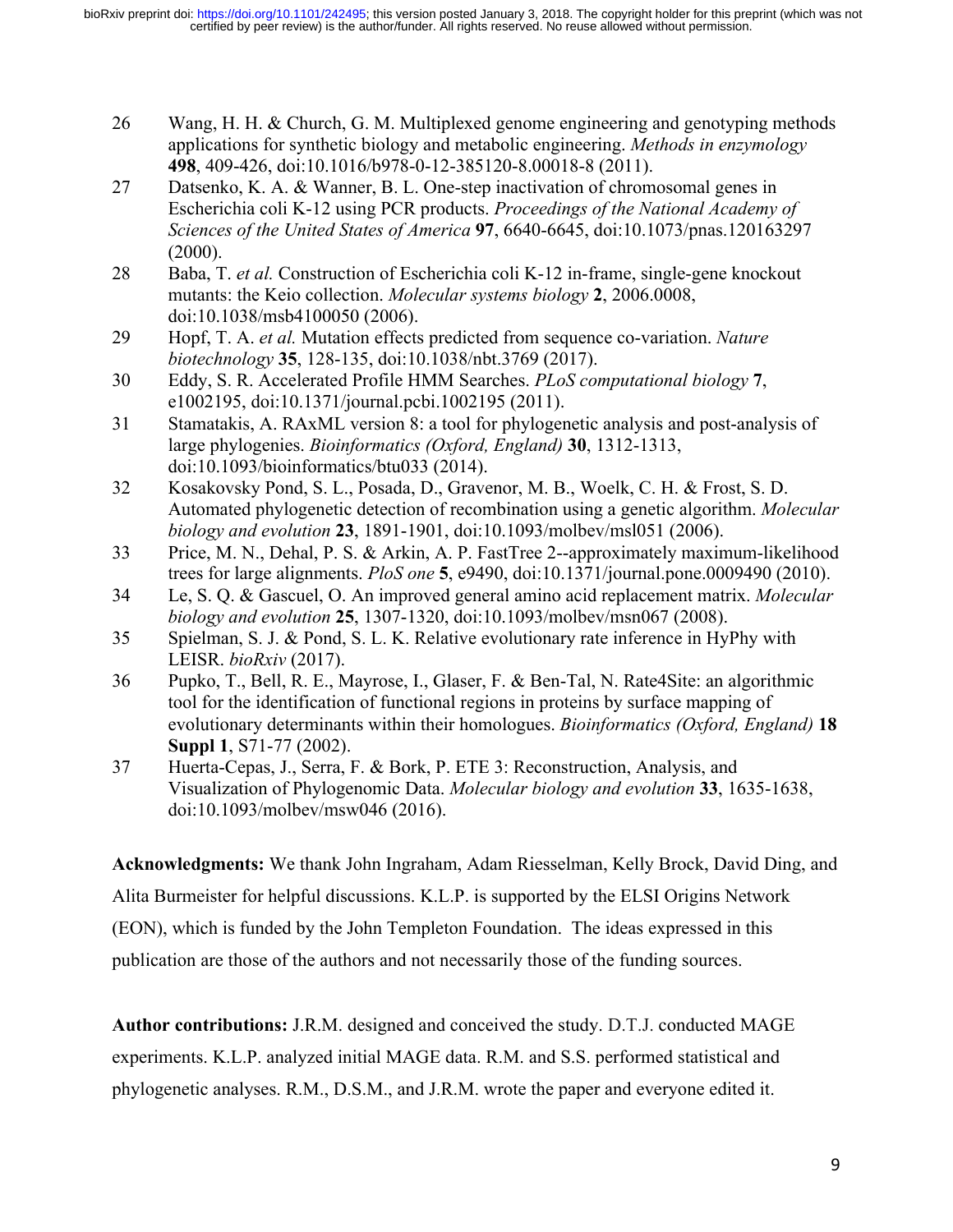

**Competing Interests:** The authors declare no competing financial interests.

**Figure 1** | A) Distribution of J mutations evolved *en route* to OmpF<sup>+</sup> and B) synthetic phage genotypes capable of using OmpF**.** A) Mutations summed across 24 genomes independently evolved to exploit OmpF in Meyer *et al.* (2012). Protein domains as annotated in the Pfam database are shown in gray. The majority of mutations either occur in the DUF3672 domain, or in the C-terminus past the annotated boundary of DUF3672. B) Synthetic  $OmpF^+$  genotypes indicated by colored cells (red marks the canonical three) observed after combinatorial engineering of 10 common mutations or 19 mutations when the canonical three were fixed.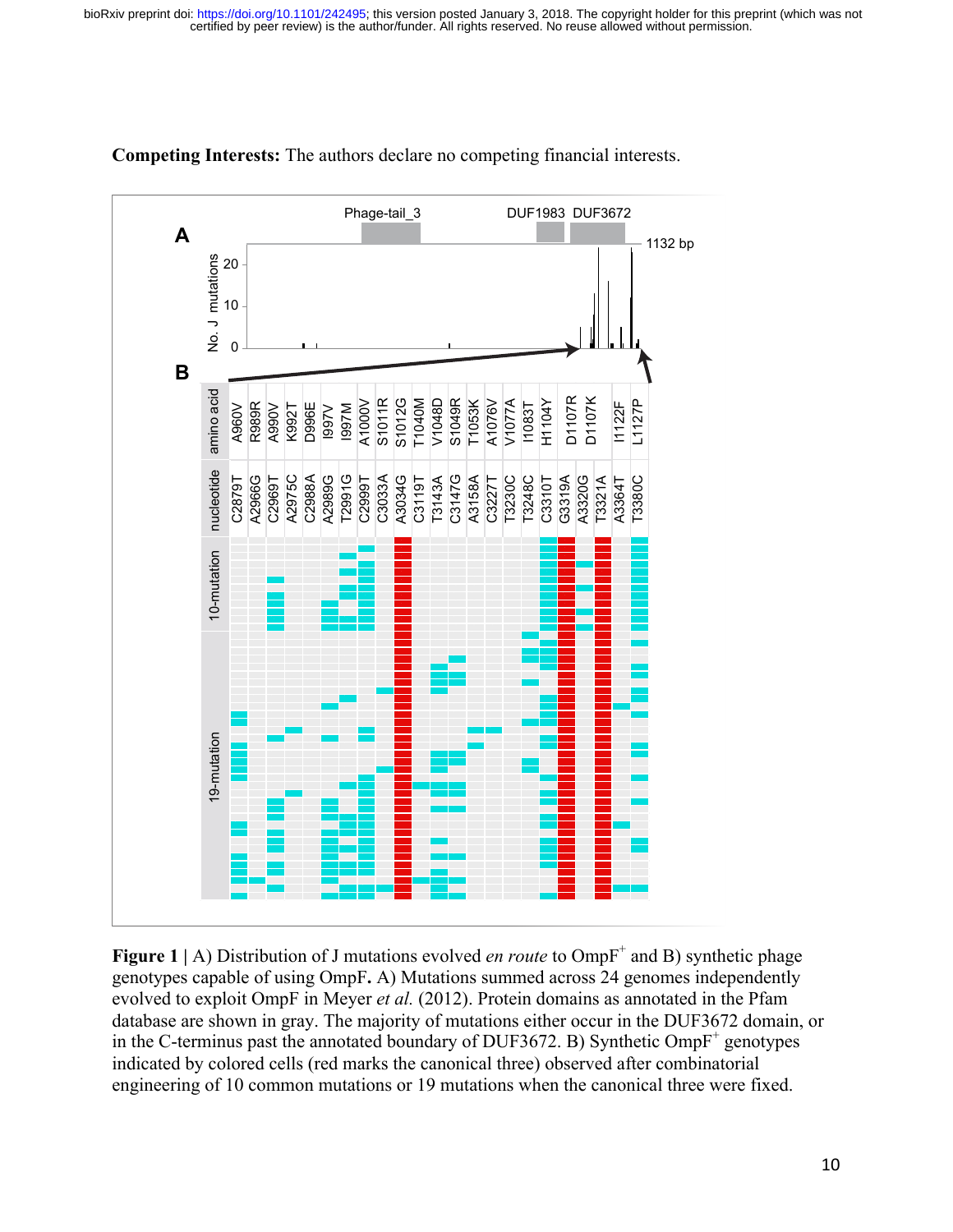Amino acid and nucleotide changes are indicated by positions bookended by the wild-type state and then the evolved state. Amino acids in position 997 and 1107 have multiple derived states.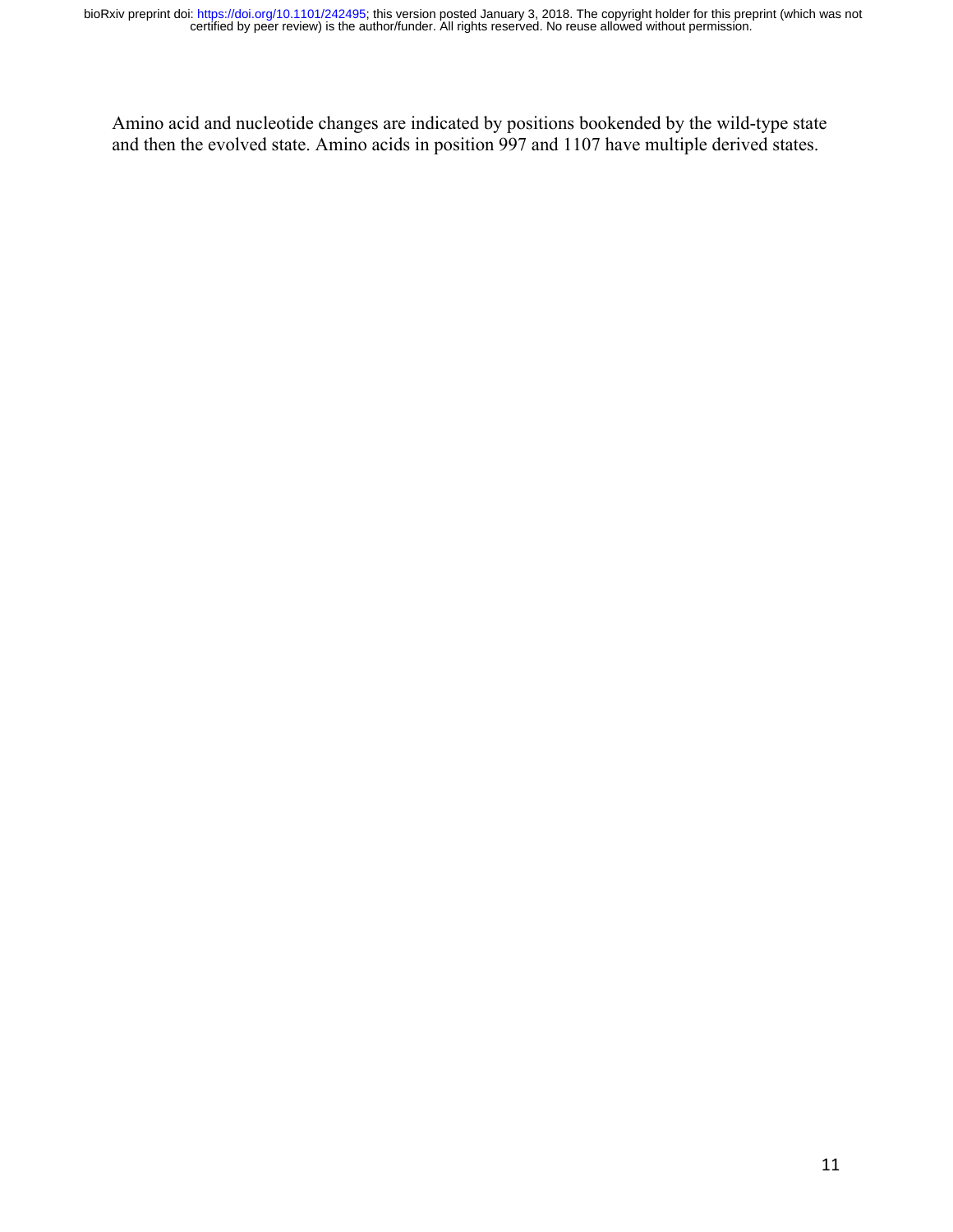

Figure 2 | A) Sequence entropy averaged over a 10-residue window in J. Dashed red lines indicate residues 1012 and 1107. B) Gap entropy over the J protein. Dashed red lines indicate residues 1012 and 1107. C) Phylogeny for J protein. Only a subset of the operational taxonomic units (OTUs) are displayed: just OTUs with sequences  $\geq$  5% divergence from each other. The wild-type J protein sequence is labeled in tan. Clades with indels at residue 1012 are labeled in lavender. Clades with indels at residue 1107 are labeled in light green. Sequences with indels at both positions are labeled in light steel gray. D) Phylogeny for residues 960–1132 of J protein. OTUs have at least 5% divergence from each other, and are labeled as in (C).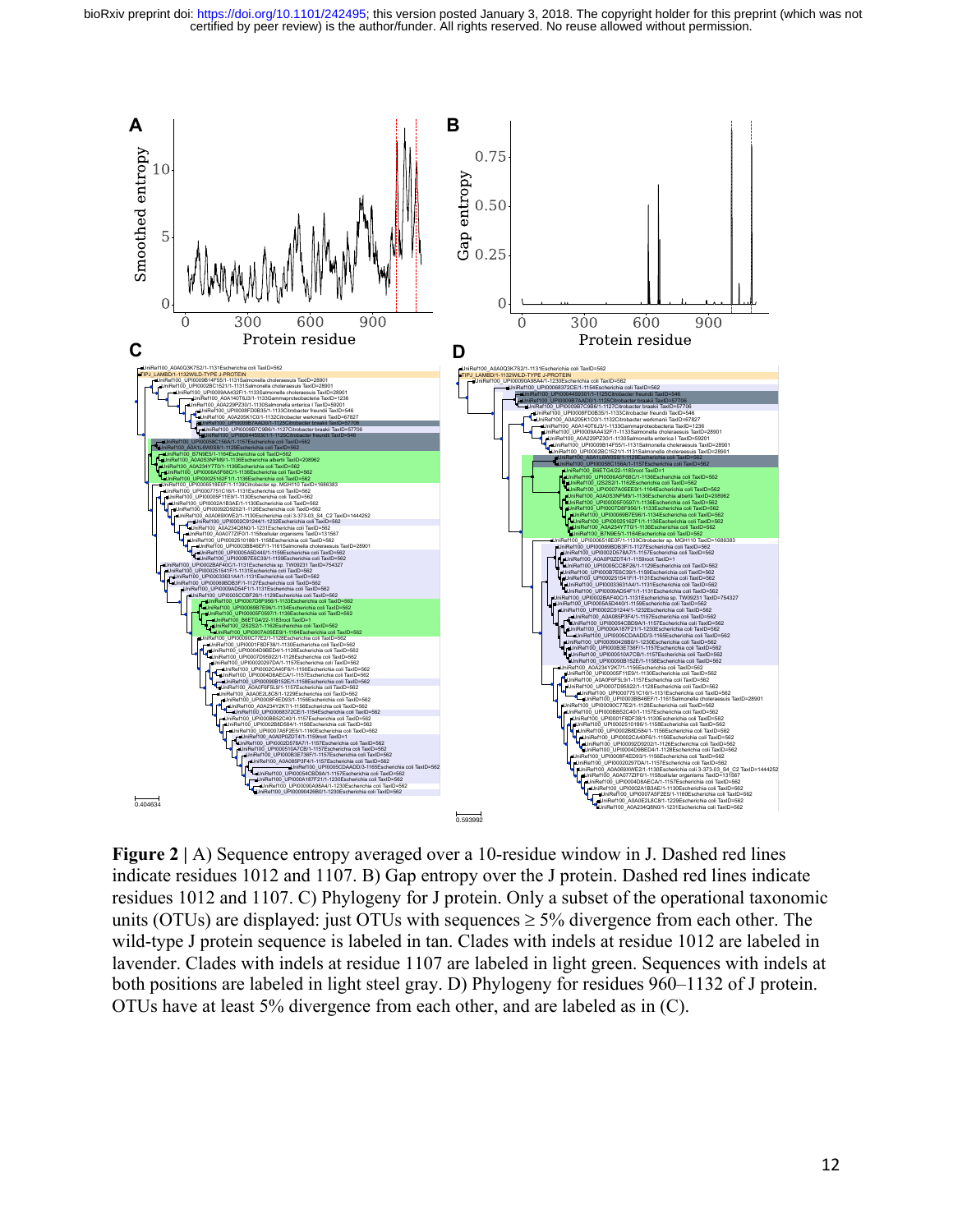**Supplementary Table S1 | Oligonucleotides (oligos) used to edit**  $\lambda$  **genomes. Oligos were** designed slightly differently for the two libraries. For the first, we inserted a synonymous change near each target. This was done as a silent tag to improve our confidence that an edit had been made successfully. We did not do this for the second library because we found that all intentional nonsynonymous changes were accompanied by the synonymous change. Additionally, for the first library, when mutations fell within 90 bases, we designed a separate oligo for each possible mutation combination. For the second library, we ordered a mixed pool of oligos synthesized that had all combinations of the mutations. Asterisks indicate phosphorothioated bases.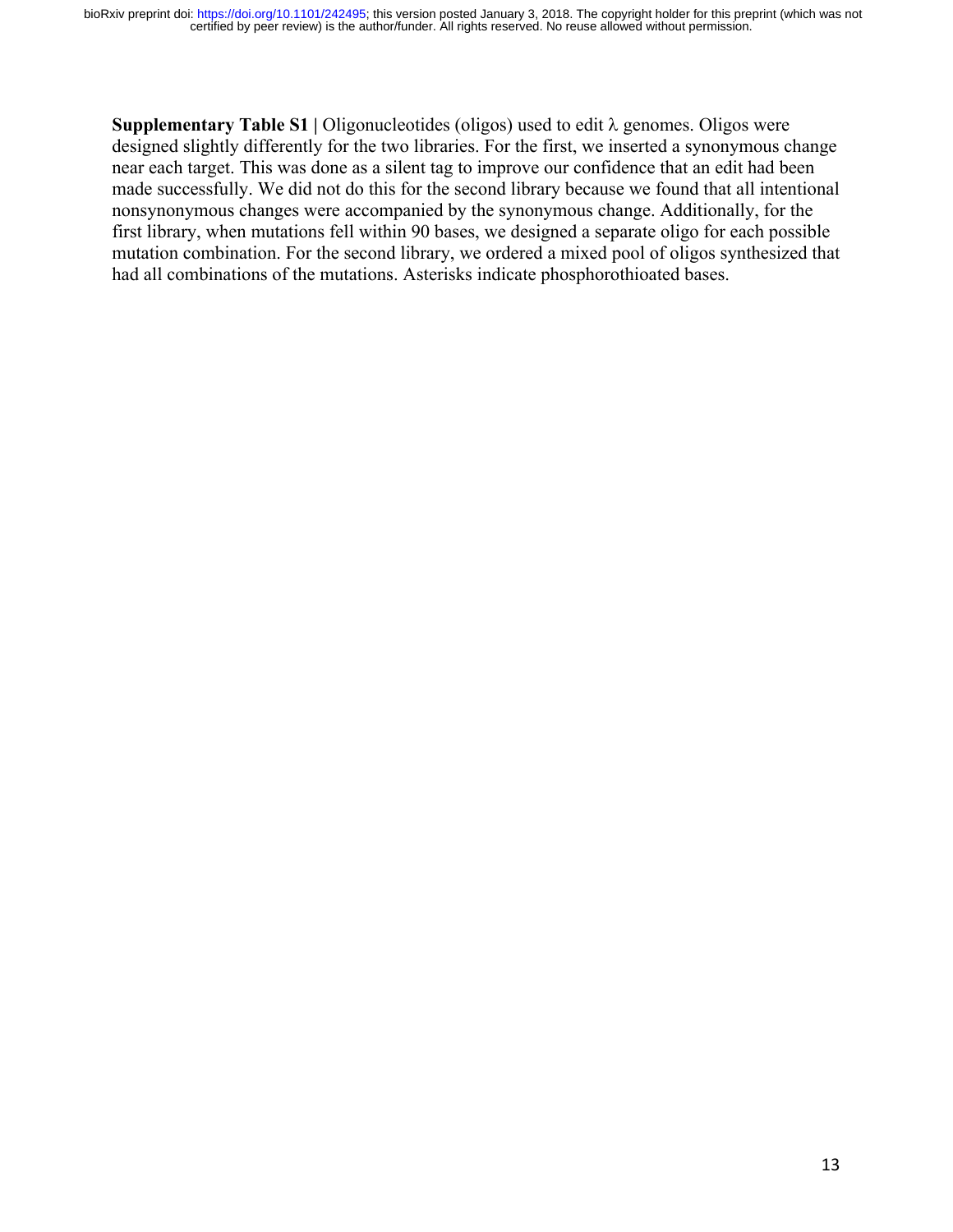bioRxiv preprint doi: https://doi.org/10.1101/242495; this version posted January 3, 2018. The copyright holder for this preprint (which was not certified by peer review) is the author/funder. All rights reserved. No reuse

| 10-mutation library |                                          |                                                                                           |
|---------------------|------------------------------------------|-------------------------------------------------------------------------------------------|
| 1_c2969tg2970c      | c2969t g2970c                            | A*A*A*G*CCGCGCTCGCCGCCTTTACAATGTCCCCGACGAT                                                |
|                     |                                          | TTTTTCgaCCCTCAGCGTACCGTTTATCGTACAGTTTTCAGCT                                               |
|                     |                                          | <b>ATCGTCACA</b>                                                                          |
| 2_c2969tg2970t      | c2969t g2970t                            | A*A*A*G*CCGCGCTCGCCGCCTTTACAATGTCCCCGACGAT<br>TTTTTCaaCCCTCAGCGTACCGTTTATCGTACAGTTTTCAGCT |
|                     |                                          | ATCGTCACA                                                                                 |
| 3_a2989gg2985t      | a2989g g2985t                            | A*C*C*T*GACGGCCAGTCCACACTGCTTTCACGCTGGCGCG                                                |
|                     |                                          | GAAAAGCCGCGCTCGCCGCCTTTACAAcGTCaCCGACGATTT                                                |
|                     |                                          | <b>TTTCCGCCCT</b>                                                                         |
| 4 a2989gc2988t      | a2989g c2988t                            | A*C*C*T*GACGGCCAGTCCACACTGCTTTCACGCTGGCGCG                                                |
|                     |                                          | GAAAAGCCGCGCTCGCCGCCTTTACAAcaTCCCCGACGATTT<br><b>TTTCCGCCCT</b>                           |
| 5_t2991ga2994c      | t2991g a2994c                            | A*C*C*T*GACGGCCAGTCCACACTGCTTTCACGCTGGCGCG                                                |
|                     |                                          | GAAAAGCCGCGCTCGCCGCCTTgACcATGTCCCCGACGATTT                                                |
|                     |                                          | <b>TTTCCGCCCT</b>                                                                         |
| 6_t2991ga2994g      | t2991g a2994g                            | A*C*C*T*GACGGCCAGTCCACACTGCTTTCACGCTGGCGCG                                                |
|                     |                                          | GAAAAGCCGCGCTCGCCGCCTTcACcATGTCCCCGACGATTT                                                |
|                     |                                          | <b>TTTCCGCCCT</b>                                                                         |
| 7_c2999tg3000a      | c2999t g3000a                            | A*C*C*T*GACGGCCAGTCCACACTGCTTTCACGCTGGCGCG<br>GAAAAGCCGCGCTCGCtaCCTTTACAATGTCCCCGACGATTT  |
|                     |                                          | TTTCCGCCCT                                                                                |
| 8_c2999tg3000c      | c2999t g3000c                            | A*C*C*T*GACGGCCAGTCCACACTGCTTTCACGCTGGCGCG                                                |
|                     |                                          | GAAAAGCCGCGCTCGCgaCCTTTACAATGTCCCCGACGATTT                                                |
|                     |                                          | <b>TTTCCGCCCT</b>                                                                         |
|                     | 9_a2989gg2985tt2991 a2989g g2985t t2991g | A*C*C*T*GACGGCCAGTCCACACTGCTTTCACGCTGGCGCG                                                |
| ga2994c             | a2994c                                   | GAAAAGCCGCGCTCGCCGCCTTgACcAcGTCaCCGACGATTT<br><b>TTTCCGCCCT</b>                           |
| 10_a2989gc2988tc29  | a2989g c2988t c2999t                     | A*C*C*T*GACGGCCAGTCCACACTGCTTTCACGCTGGCGCG                                                |
| 99tg3000a           | g3000a                                   | GAAAAGCCGCGCTCGCtaCCTTTACAAcaTCCCCGACGATTTT                                               |
|                     |                                          | TTCCGCCCT                                                                                 |
| 11 t2991ga2994gc29  | t2991g a2994g c2999t                     | A*C*C*T*GACGGCCAGTCCACACTGCTTTCACGCTGGCGCG                                                |
| 99tg3000c           | g3000c                                   | GAAAAGCCGCGCTCGCgaCCTTcACcATGTCCCCGACGATTT<br><b>TTTCCGCCCT</b>                           |
|                     |                                          | 12_a2989gc2988tt299_a2989gc2988tt2991g_A*C*C*T*GACGGCCAGTCCACACTGCTTTCACGCTGGCGCG         |
|                     |                                          | 1ga2994cc2999tg3000 a2994cc2999tg3000c GAAAAGCCGCGCTCGCgaCCTTcACcAcaTCCCCGACGATTTT        |
| C                   |                                          | <b>TTCCGCCCT</b>                                                                          |
| 13_a3034gc3033t     | a3034g c3033t                            | C*A*T*C*GGTCACGGTGACAGTACGGGTACCTGACGGCCA                                                 |
|                     |                                          | GTCCACACcaCTTTCACGCTGGCGCGGAAAAGCCGCGCTCG                                                 |
|                     |                                          | CCGCCTTTACAA                                                                              |
| 14_a3034gt3036a     | a3034g t3036a                            | C*A*T*C*GGTCACGGTGACAGTACGGGTACCTGACGGCCA<br>GTCCACtCcGCTTTCACGCTGGCGCGGAAAAGCCGCGCTCG    |
|                     |                                          | CCGCCTTTACAA                                                                              |
| 15_c3310tg3309a     | c3310t g3309a                            | C*T*G*T*TTCTTAATCACCATAACCTGCACATCGCTGGCAA                                                |
|                     |                                          | ACGTATACGGCGGAATATCTGCCGAATatCGTGTGGACGTA                                                 |
|                     |                                          | AGCGTGAACGT                                                                               |
| 16_c3310tg3309t     | c3310t g3309t                            | C*T*G*T*TTCTTAATCACCATAACCTGCACATCGCTGGCAA<br>ACGTATACGGCGGAATATCTGCCGAATaaCGTGTGGACGTA   |
|                     |                                          | AGCGTGAACGT                                                                               |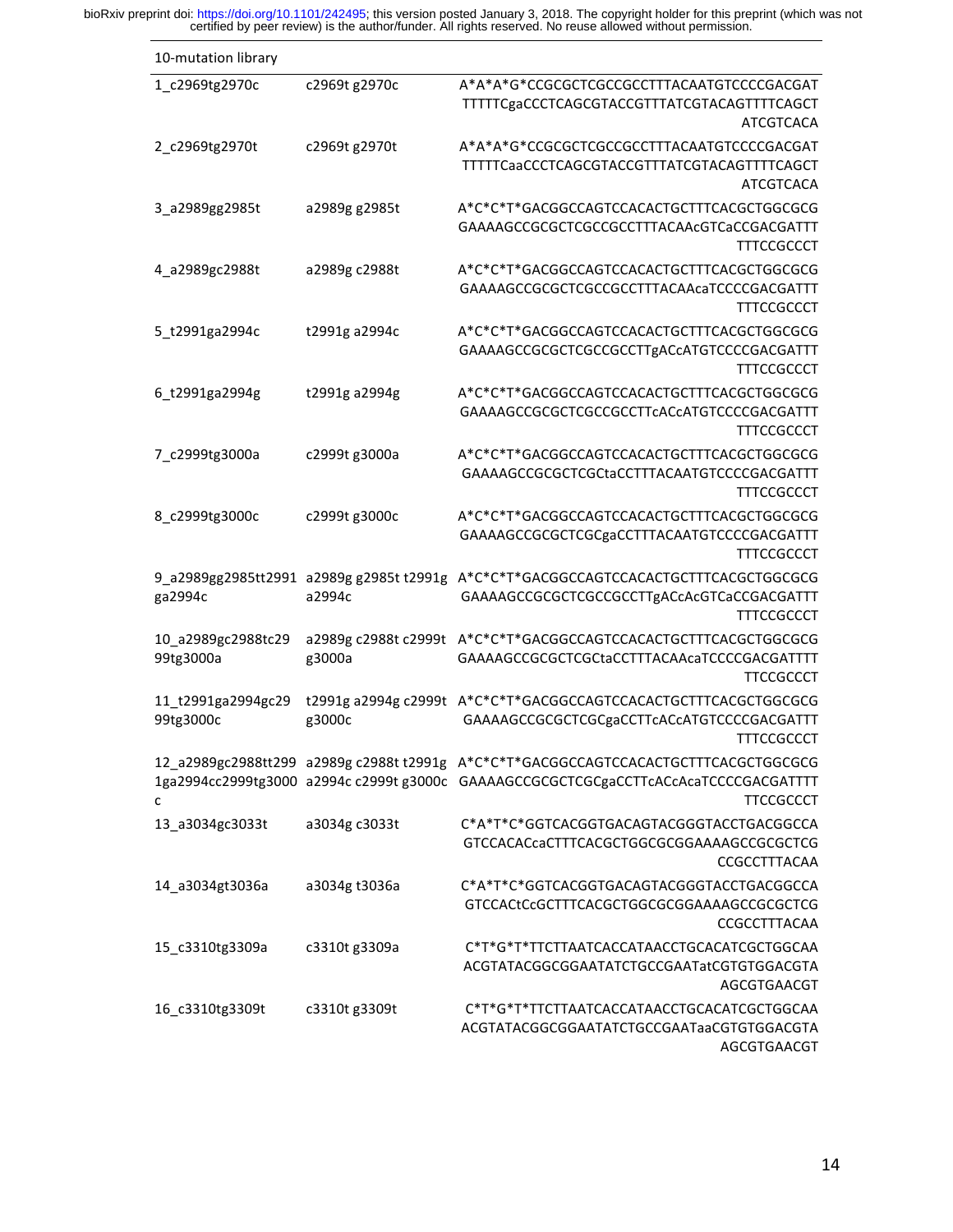| 17_g3319ag3315c                                 | g3319a g3315c                                   | C*T*G*T*TTCTTAATCACCATAACCTGCACATCGCTGGCAA<br>ACGTATACGGCGGAATATtTGCgGAATGCCGTGTGGACGTA<br>AGCGTGAACGT        |
|-------------------------------------------------|-------------------------------------------------|---------------------------------------------------------------------------------------------------------------|
| 18_g3319ag3315a                                 | g3319a g3315a                                   | C*T*G*T*TTCTTAATCACCATAACCTGCACATCGCTGGCAA<br>ACGTATACGGCGGAATATtTGCtGAATGCCGTGTGGACGTA<br>AGCGTGAACGT        |
| 19_a3320ga3318c                                 | a3320g a3318c                                   | C*T*G*T*TTCTTAATCACCATAACCTGCACATCGCTGGCAA<br>ACGTATACGGCGGAATAcCgGCCGAATGCCGTGTGGACGTA<br>AGCGTGAACGT        |
| 20 a3320ga3318g                                 | a3320g a3318g                                   | C*T*G*T*TTCTTAATCACCATAACCTGCACATCGCTGGCAA<br>ACGTATACGGCGGAATAcCcGCCGAATGCCGTGTGGACGTA<br>AGCGTGAACGT        |
| 21_t3321at3324a                                 | t3321a t3324a                                   | C*T*G*T*TTCTTAATCACCATAACCTGCACATCGCTGGCAA<br>ACGTATACGGCGGtATtTCTGCCGAATGCCGTGTGGACGTA<br>AGCGTGAACGT        |
| 22 t3321at3324c                                 | t3321a t3324c                                   | C*T*G*T*TTCTTAATCACCATAACCTGCACATCGCTGGCAA<br>ACGTATACGGCGGgATtTCTGCCGAATGCCGTGTGGACGTA<br>AGCGTGAACGT        |
| 23_g3319ag3315ca33<br>20ga3318c                 | g3319a g3315c<br>a3320g a3318c                  | C*T*G*T*TTCTTAATCACCATAACCTGCACATCGCTGGCAA<br>ACGTATACGGCGGAATActgGCgGAATGCCGTGTGGACGTA<br>AGCGTGAACGT        |
| 24_g3319ag3315at33<br>21at3324c                 | g3319a g3315a<br>t3321a t3324c                  | C*T*G*T*TTCTTAATCACCATAACCTGCACATCGCTGGCAA<br>ACGTATACGGCGGgATtTtTGCtGAATGCCGTGTGGACGTAA<br>GCGTGAACGT        |
| 25_a3320ga3318ct33<br>21at3324a                 | a3320g a3318c<br>t3321a t3324a                  | C*T*G*T*TTCTTAATCACCATAACCTGCACATCGCTGGCAA<br>ACGTATACGGCGGtATtcCgGCCGAATGCCGTGTGGACGTAA<br><b>GCGTGAACGT</b> |
| 26_g3319ag3315ca33<br>20ga3318ct3321at332<br>4c | g3319a g3315c<br>a3320g a3318c<br>t3321a t3324c | C*T*G*T*TTCTTAATCACCATAACCTGCACATCGCTGGCAA<br>ACGTATACGGCGGgATtctgGCgGAATGCCGTGTGGACGTAA<br><b>GCGTGAACGT</b> |
| 27 t3380cg3378a                                 | t3380c g3378a                                   | T*T*C*C*CGGACGAACCTCTGTAACACACTCAGACCACGCT<br>GATGCCCgGtGCCTGTTTCTTAATCACCATAACCTGCACATC<br><b>GCTGGCAAAC</b> |
| 28_t3380cg3378c                                 | t3380c g3378c                                   | T*T*C*C*CGGACGAACCTCTGTAACACACTCAGACCACGCT<br>GATGCCCgGgGCCTGTTTCTTAATCACCATAACCTGCACATC<br><b>GCTGGCAAAC</b> |
| 29 g3381a                                       | g3381a                                          | T*T*C*C*CGGACGAACCTCTGTAACACACTCAGACCACGCT<br>GATGCCtAGCGCCTGTTTCTTAATCACCATAACCTGCACATC<br><b>GCTGGCAAAC</b> |
| $31$ wt                                         |                                                 | A*A*A*G*CCGCGCTCGCCGCCTTTACAATGTCCCCGACGAT<br>TTTTTCCGCCCTCAGCGTACCGTTTATCGTACAGTTTTCAGCT<br><b>ATCGTCACA</b> |
| $32\_wt$                                        |                                                 | A*C*C*T*GACGGCCAGTCCACACTGCTTTCACGCTGGCGCG<br>GAAAAGCCGCGCTCGCCGCCTTTACAATGTCCCCGACGATT<br><b>TTTTCCGCCCT</b> |
| $33$ _wt                                        |                                                 | C*A*T*C*GGTCACGGTGACAGTACGGGTACCTGACGGCCA<br>GTCCACACTGCTTTCACGCTGGCGCGGAAAAGCCGCGCTCG<br>CCGCCTTTACAA        |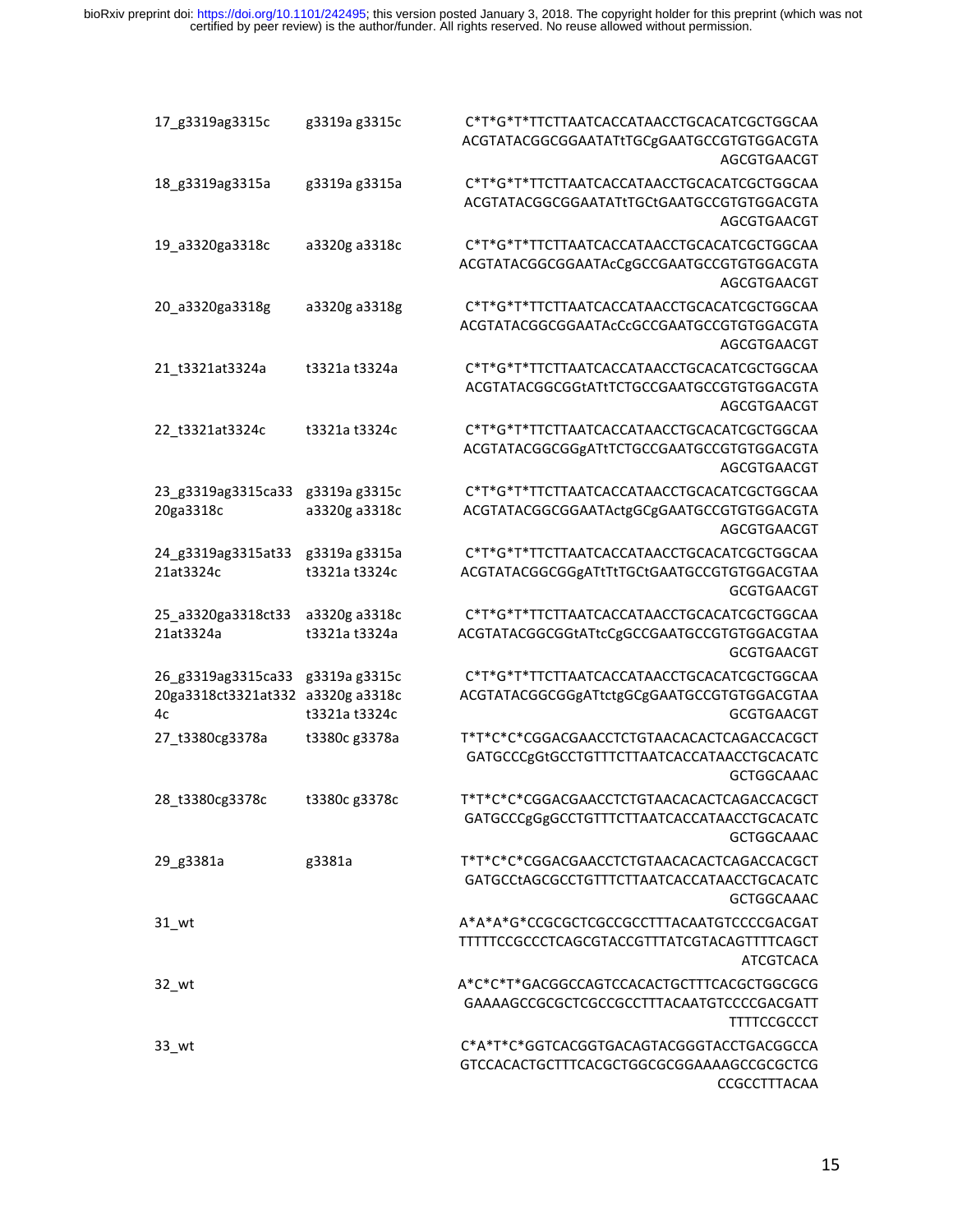bioRxiv preprint doi: https://doi.org/10.1101/242495; this version posted January 3, 2018. The copyright holder for this preprint (which was not certified by peer review) is the author/funder. All rights reserved. No reuse

| $35\_wt$                                                             |                                                                                      | C*T*G*T*TTCTTAATCACCATAACCTGCACATCGCTGGCAA<br>ACGTATACGGCGGAATATCTGCCGAATGCCGTGTGGACGTA<br>AGCGTGAACGT        |
|----------------------------------------------------------------------|--------------------------------------------------------------------------------------|---------------------------------------------------------------------------------------------------------------|
| 36_wt                                                                |                                                                                      | T*T*C*C*CGGACGAACCTCTGTAACACACTCAGACCACGCT<br>GATGCCCAGCGCCTGTTTCTTAATCACCATAACCTGCACATC<br><b>GCTGGCAAAC</b> |
| 37_c3310tg3309ag33<br>19ag3315a                                      | c3310t g3309a<br>g3319a g3315a                                                       | C*T*G*T*TTCTTAATCACCATAACCTGCACATCGCTGGCAA<br>ACGTATACGGCGGAATATtTGCtGAATatCGTGTGGACGTAA<br><b>GCGTGAACGT</b> |
| 0ga3318g                                                             | 38_c3310tg3309ta332 c3310t g3309t a3320g<br>a3318g                                   | C*T*G*T*TTCTTAATCACCATAACCTGCACATCGCTGGCAA<br>ACGTATACGGCGGAATAcCcGCCGAATaaCGTGTGGACGTA<br>AGCGTGAACGT        |
| 1at3324a                                                             | 39_c3310tg3309at332 c3310t g3309a t3321a<br>t3324a                                   | C*T*G*T*TTCTTAATCACCATAACCTGCACATCGCTGGCAA<br>ACGTATACGGCGGtATtTCTGCCGAATatCGTGTGGACGTAA<br><b>GCGTGAACGT</b> |
| 40 c3310tg3309tg331 c3310t g3309t g3319a<br>9ag3315ca3320ga331<br>8g | g3315c a3320g<br>a3318g                                                              | C*T*G*T*TTCTTAATCACCATAACCTGCACATCGCTGGCAA<br>ACGTATACGGCGGAATActcGCgGAATaaCGTGTGGACGTAA<br><b>GCGTGAACGT</b> |
| 41_c3310tg3309ag33<br>19ag3315at3321at332 g3319a g3315a<br>4c        | c3310t g3309a<br>t3321a t3324c                                                       | C*T*G*T*TTCTTAATCACCATAACCTGCACATCGCTGGCAA<br>ACGTATACGGCGGgATtTtTGCtGAATatCGTGTGGACGTAA<br>GCGTGAACGT        |
| a                                                                    | 42 c3310tg3309ta332 c3310t g3309t a3320g<br>0ga3318gt3321at3324 a3318g t3321a t3324a | C*T*G*T*TTCTTAATCACCATAACCTGCACATCGCTGGCAA<br>ACGTATACGGCGGtATtcCcGCCGAATaaCGTGTGGACGTAA<br><b>GCGTGAACGT</b> |
| 43_c3310tg3309ag33<br>19ag3315ca3320ga33<br>18ct3321at3324c          | c3310t g3309a<br>g3319a g3315c<br>a3320g a3318c<br>t3321a t3324c                     | C*T*G*T*TTCTTAATCACCATAACCTGCACATCGCTGGCAA<br>ACGTATACGGCGGgATtctgGCgGAATatCGTGTGGACGTAA<br><b>GCGTGAACGT</b> |
| 3 canonical mutations                                                |                                                                                      |                                                                                                               |
| a3034g                                                               | a3034g                                                                               | C*A*T*C*GGTCACGGTGACAGTACGGGTACCTGACGGCCA<br>GTCCACACcGCTTTCACGCTGGCGCGGAAAAGCCGCGCTCG<br>CCGCCTTTACAA        |
| g3319a t3321a                                                        | g3319a t3321a                                                                        | C*T*G*T*TTCTTAATCACCATAACCTGCACATCGCTGGCAA<br>ACGTATACGGCGGAATtTtTGCCGAATGCCGTGTGGACGTA<br>AGCGTGAACGT        |
| 19-mutation library                                                  |                                                                                      |                                                                                                               |
| OLIGO#1:<br>J_01_C2879T                                              | C2879T                                                                               | T*A*C*T*GAGCGTCCCGGAGTTCGCATTCACACTGCCACTG<br>ATATCCaCATTTTTAGCGGTCAGCTTTCCGTCCGGTGTCAGG<br>GAAAAGGCCG        |
| OLIGO#2:<br>J_02_2966R_67Y_75<br>M_88M_89R_91K_29<br>99Y             | A2966R, C2967Y,<br>A2975M, C2988M,<br>A2989R, T2991K,<br>C299Y                       | C*G*G*A*AAAGCCGCGCTCGCCrCCTTTACmAykTCCCCGA<br>CGATTkTTTCCrCCCyCAGCGTACCGTTTATCGTACAGTTTTC<br><b>AGCTATCGT</b> |
| OLIGO#3:<br>J_03_C3033A                                              | C3033A                                                                               | C*T*G*G*CGATCAAAAGGATGGTCATCGGTCACGGTGACA<br>GTACGGGTACCTGACGGCCAGTCCACACctCTTTCACGCTGG<br>CGCGGAAAAGC        |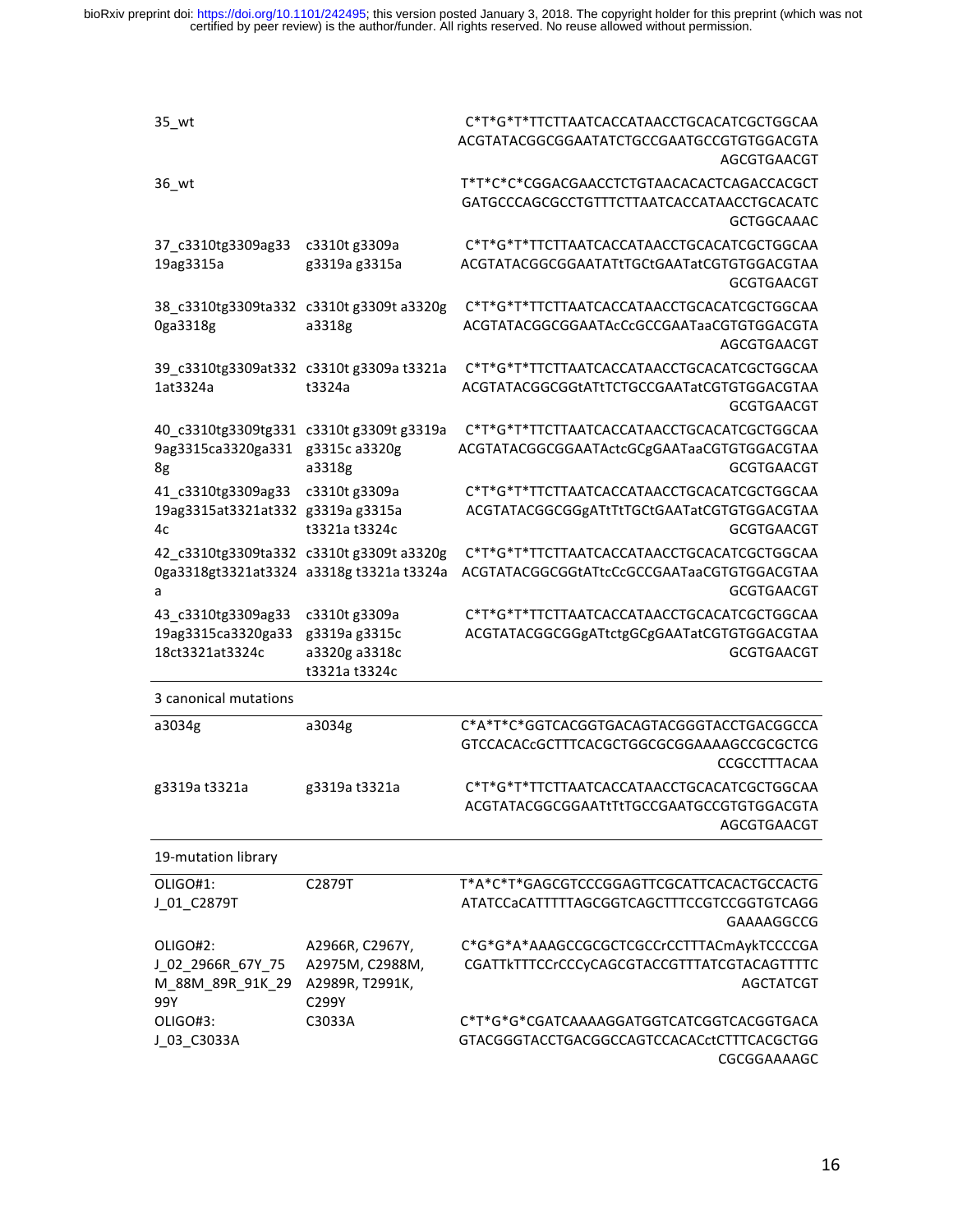| OLIGO#4:           | C3119Y, T3143W, | T*T*C*A*TCAGTACTTTCAGATAACACATCGAATACKTTGTC |
|--------------------|-----------------|---------------------------------------------|
| J 04 C3119Y 43W 4  | C3147S, C3158M  | CTGCCSCTGWCAGTACGCTTACTTCCGCGAAACRTCAGCGG   |
| 7S 58M Corrected   |                 | AAGCACCACT                                  |
| OLIGO#5:           | C3227Y, T3230Y, | A*T*C*A*CGTTTCCCCGACCCGCTGGCATGTCAACArTACG  |
| J 05 C3227Y 30Y 48 | T3248Y          | GGAGAACACCTGTrCCrCCTCGTTCGCCGCGCCATCATAAAT  |
|                    |                 | CACCGCACCG                                  |
| OLIGO#6:           | C3310T          | A*A*A*C*GTATACGGCGGAATtTtTGCCGAATaCCGTGTGG  |
| J 06 C3310T        |                 | ACGTAAGCGTGAACGTCAGGATCACGTTTCCCCGACCCGCT   |
|                    |                 | <b>GGCATGTCAAC</b>                          |
| OLIGO#7:           | A3364W, T3380Y  | A*A*A*A*CGCCCGTTCCCGGACGAACCTCTGTAACACACTC  |
| J 07 A3364W 80Y    |                 | AGACCACGCTGATGCCCRGCGCCTGTTTCTTAAWCACCATA   |
| Corrected          |                 | <b>ACCTGCACATC</b>                          |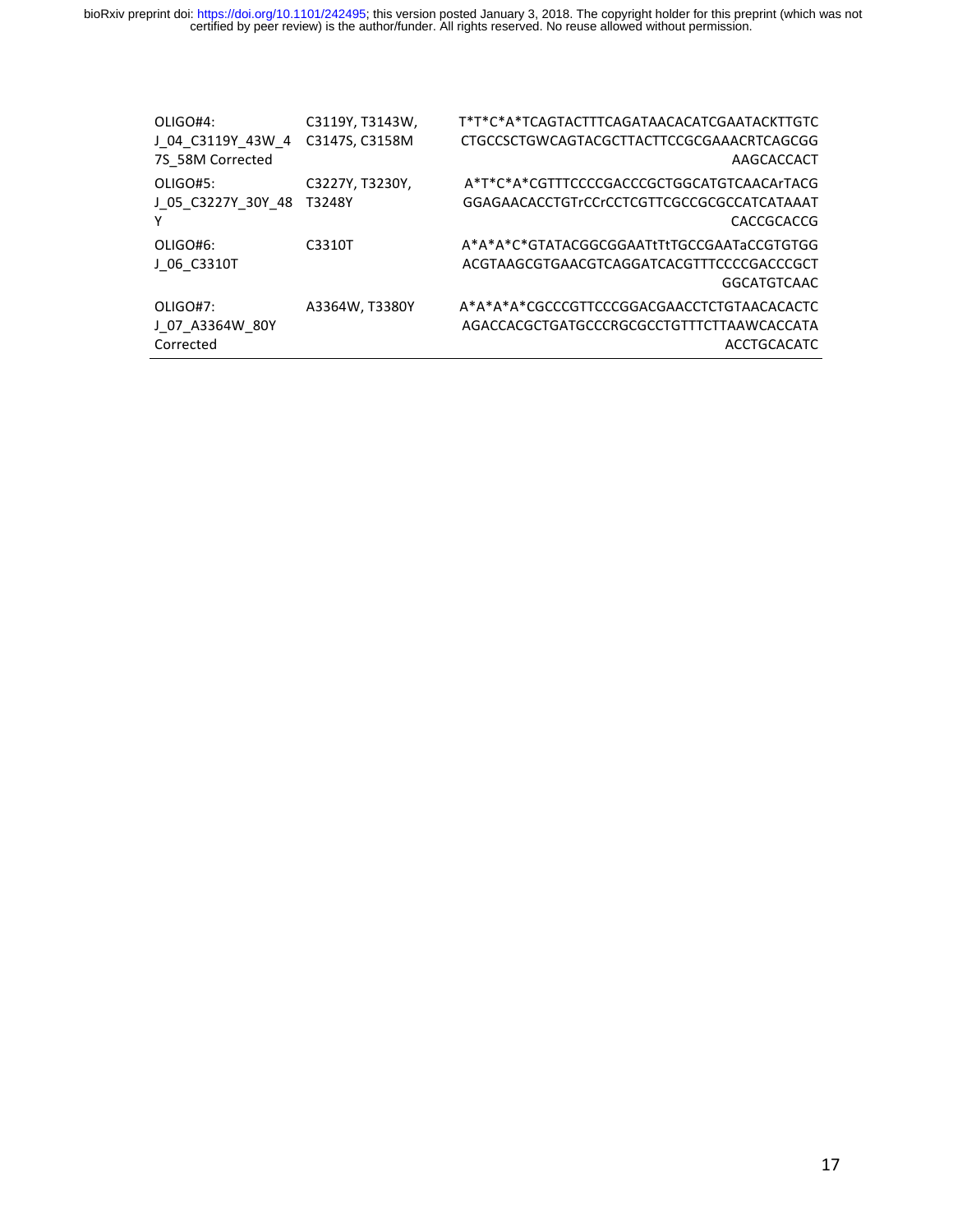|                  |                |            | No.            |                                    |
|------------------|----------------|------------|----------------|------------------------------------|
|                  | No.            | No.        | plaques        |                                    |
| Oligos           | cycles         | replicates | sequenced      | <b>Notes</b>                       |
| All $7$          | 1              | 2          | 16             | This was a pilot study             |
| All $7$          | $\mathfrak{D}$ | 2          | 15             | This was a pilot study             |
| OLIGO#1          |                |            | $\overline{0}$ | No plaques formed on $lamB^-$ lawn |
| OLIGO#2          |                |            | 4              |                                    |
| OLIGO#3          |                |            | 0              | No plaques formed on $lamB^-$ lawn |
| OLIGO#4          | 1              |            | $\theta$       | No plaques formed on $lamB^-$ lawn |
| OLIGO#5          |                |            | 4              |                                    |
| OLIGO#6          | 1              | 1          | $\theta$       | No plaques formed on $lamB^-$ lawn |
| OLIGO#7          |                |            | 0              | No plaques formed on $lamB^-$ lawn |
| All $7$          |                | 3          | 10             |                                    |
| All <sub>7</sub> | 2              | 3          | 12             |                                    |
| All <sub>7</sub> | 3              | 3          | 8              |                                    |
| All <sub>7</sub> | 4              | 3          | 10             |                                    |
| All <sub>7</sub> | 5              | 3          | 15             |                                    |
| All $7$          | 6              | 3          | 13             |                                    |
| All $7$          |                | 3          | 11             |                                    |
| All 7            | 8              | 3          | 11             |                                    |

**Supplementary Table S2 |** MAGE experiment design for 19-mutation library.